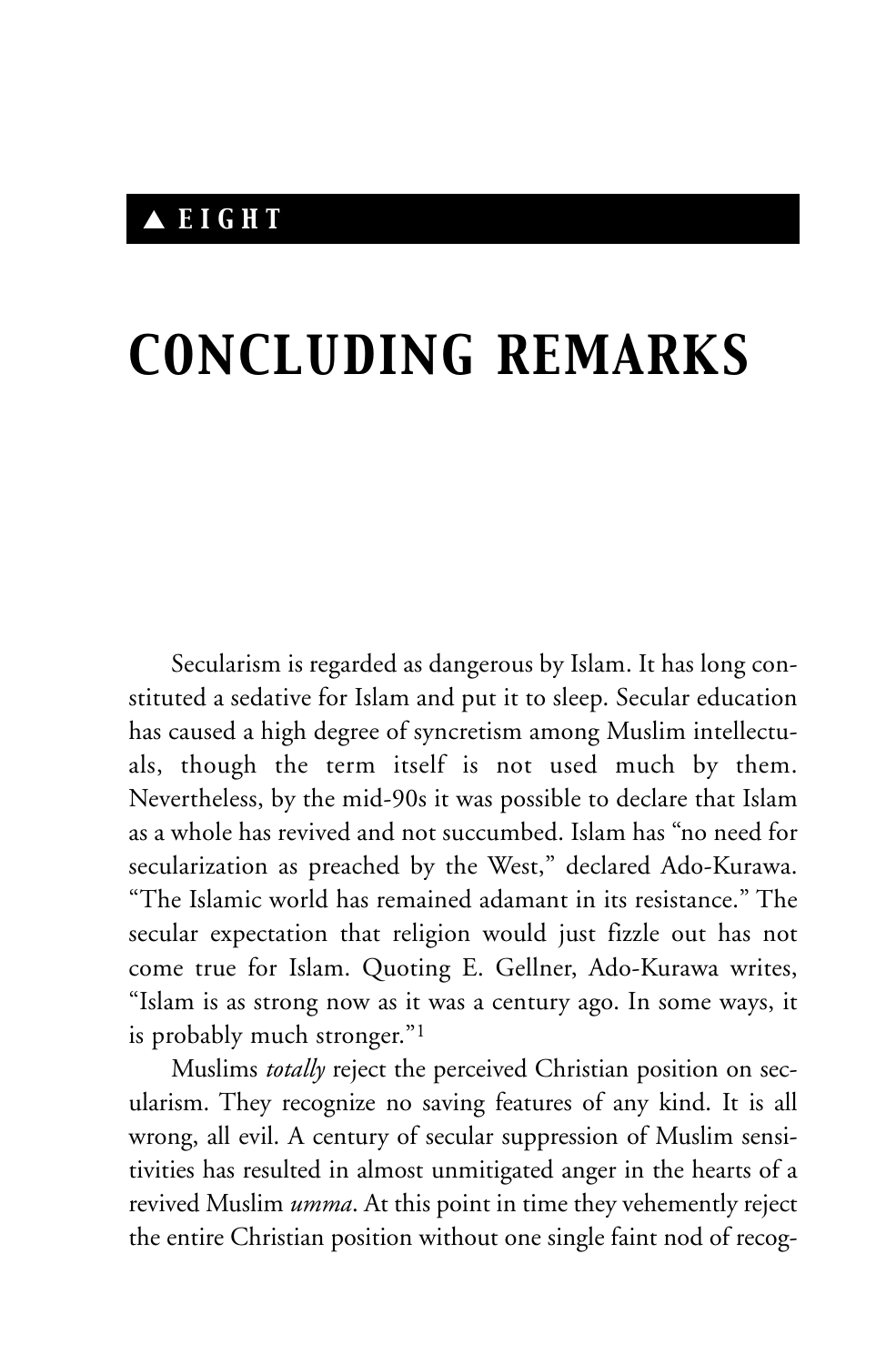nition. That anger, we will see in the next monograph, has its counterpart in the bosom of the Christian community.

Despite the antithesis between Islam and secularism, the two have certain characteristics in common, but commonalities with a difference. Both of them are wholistic in their thrust. That is, both call for a complete restructuring of society to conform to their respective visions. The corollary is also true: Neither one can tolerate alternative systems in their homelands, except under conditions determined by them.

As Abraham Kuyper<sup>2</sup> challenged the structures of Western secularism in the 19th and early 20th centuries with Christian alternatives, so Muslims are trying to do that a century later in Nigeria. They have begun to do that also in the West since the late 20th century. Kuyper identified the secularism of his day with the French Revolution. Today's Muslims in France face exactly the same challenge with the *hijab* or head scarf controversy. While it appears from the outside that French Christians have long ago developed a *modus vivendi* with secularism and a relative peace with it, today Muslims are picking up the cudgel and reviving the battle. These two wholistic systems cannot, it appears, tolerate rivals. The current push for a limited form of sharia in Canada is part of the same effort. There they are taking advantage of the national ideology—or religion?—of multiculturalism.

This monograph deals mostly with principial arguments. At this level, Muslims have a lot going for them. Their principial objections to secularism are basically well taken. However, there are also practical issues that are no less important and at that front we run into difficulties. We *hear* one thing from Muslims living with perceived threats to their religion as in Nigeria and in the West. In this monograph we meet the theoretical Islam that emphasizes peace, tolerance, pluralism, human rights and everything else desirable in a religion. We *see* the opposite within majority Muslim communities, whether in northern Nigeria or in Muslim-majority countries.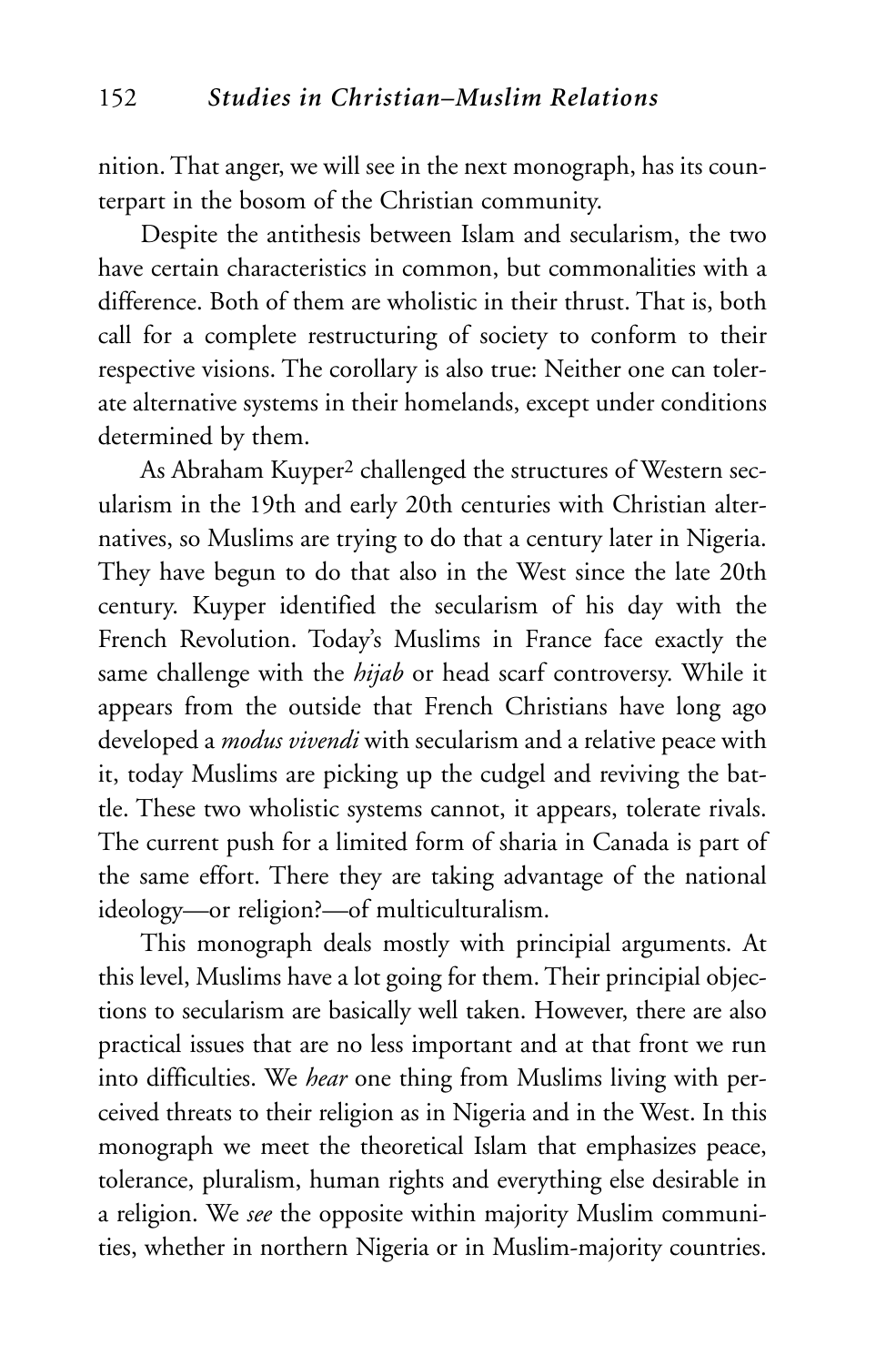That's where the complaints of Muslim intolerance and persecution come from. I have enough information to fill an entire CD-ROM with stories about persecution and intolerance from throughout the Muslim world. That is one thing Muslims who consider themselves threatened, as in Nigeria, hide or ignore in their arguments. This fact makes their generally sound principial arguments about secularism, freedom and tolerance seem hypocritical or contradictory. Like Christian theology and philosophy, Muslim theology and world-view issues are often detached from the facts on the ground. Christian theology and ethics do not have room for imperialism and colonialism, but "Christian" nations practised them anyway. Similarly, Muslim perspectives are often contrary to Muslim practice. Muslim violence is often waved aside with the comment that it cannot be, for that would be against Islam. But what if Muslims *do* practice violence anyhow? Is this simply a matter of contradiction between principle and practice, a disjunction found in all religions? Or might there be inherent contradictions within those principles, with some choosing the way of peace and others the way of violence?3 Of course, Christian history is equally full of such contradictions and seems equally hypocritical and contradictory.

The maverick Muslim writer, Irshad Manji, may well have done Muslims a great favour with her chastisement of the community. She wrote, "Through our screaming self-pity and our conspicuous silences, we Muslims are conspiring against ourselves." "If ever there was a moment for an Islamic reformation, it's now. For the love of God, what are we doing about it?"4 Muslims, I advise you to accept her challenge to come clean and tell the whole story. By so doing you can declassify Islam from the category of the "most misunderstood religion." The combination of persecution with your emphasis on peace, tolerance and justice just does not cut it. *That* is what makes yours the most misunderstood religion—and the most suspect. You are giving us two incompatible messages: peace and intolerance, not to say "violence." The ball is in your court.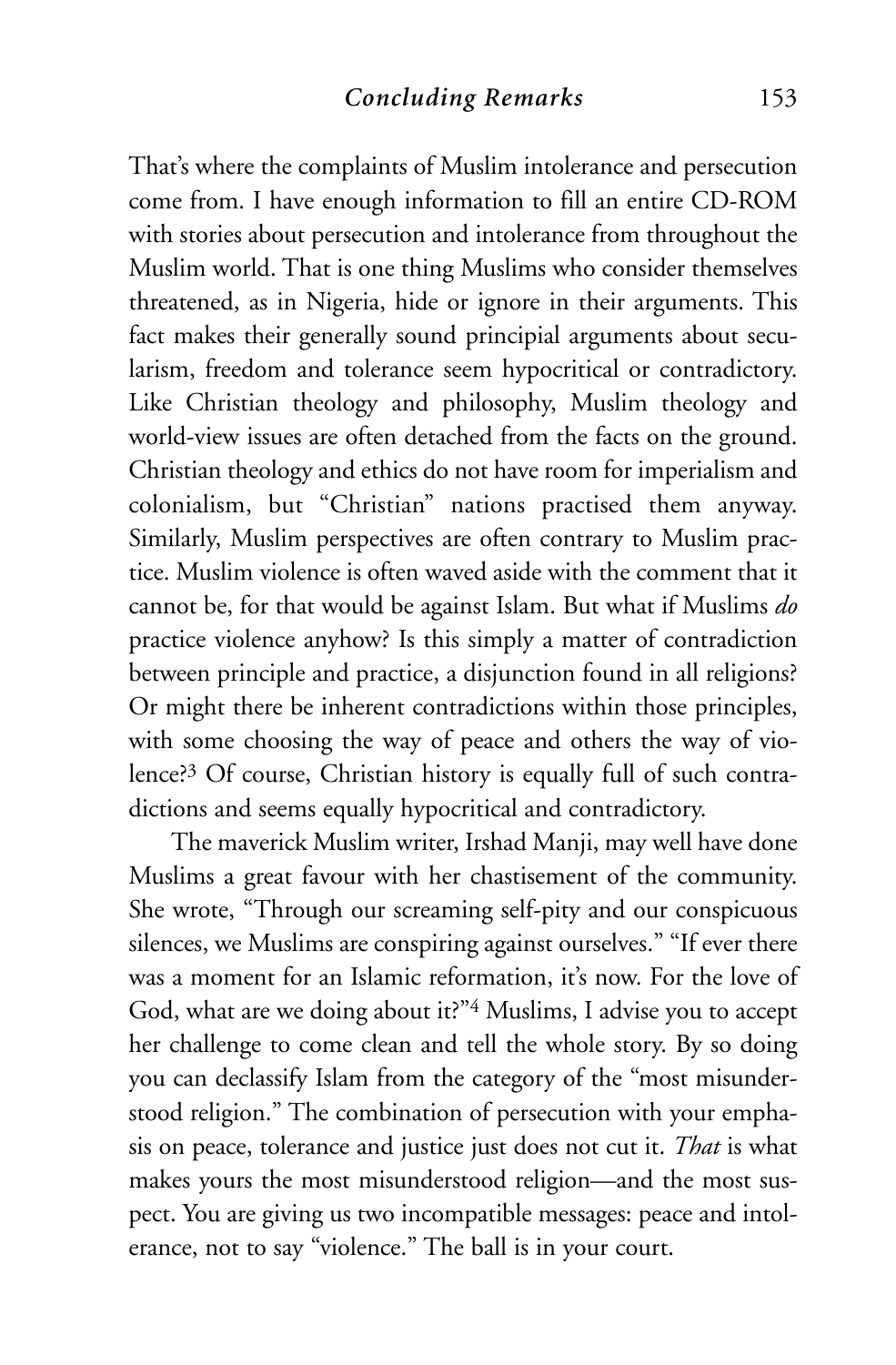## 154 *Studies in Christian–Muslim Relations*

Nigerian Muslims must ask themselves why their reasonable objections to secularism are rejected by Christians. Christians do not even seem to hear them. Muslims can angrily dismiss this Christian rejection as unreasonable or perverse or as an indication of secular blindness to the nature of wholistic religion. There is definitely an element of truth to that reaction, but it is not the entire truth. The Muslim claim to noble and pious motives is not heard because actions speak louder than words. If Muslims can point to oppression by Christians, Christians can do the same. And when you weigh the complaints of the one over against the other, it is not so easy to determine who is oppressed the most in the Nigerian situation or who creates the most violence.

Muslim complaints are mostly systemic in nature. They object to the entire range of Nigeria's culture as totally distorted by colonialism and its aftermath. Since Christians are identified as supporters of that order, they are held responsible for this systemic oppression and distortion. Muslims feel pushed into a corner and naturally respond with anger. The violent explosions resulting from that anger and frustration not infrequently obscure their reasonable and legitimate systemic complaints. Their anger also causes them to distort the Christian perspective. When Christians experience the results of that emotional package, they find it difficult to give an honest hearing to Muslim complaints and accusations.

A final question to Muslims: Are you sure you have listened carefully and sympathetically to the Christian definition of secularism? Be sure to read Monograph Five, where I ask you to listen to them carefully, as I asked Christians to listen to you in *this* book. Are you sure you have not applied your own definition, or, perhaps, the European definition, that may not apply to Nigerian Christians? Are you sure they do not reject what you reject? In other words, might you have set up a straw man? I believe this is partially the case—*partially*, but not fully.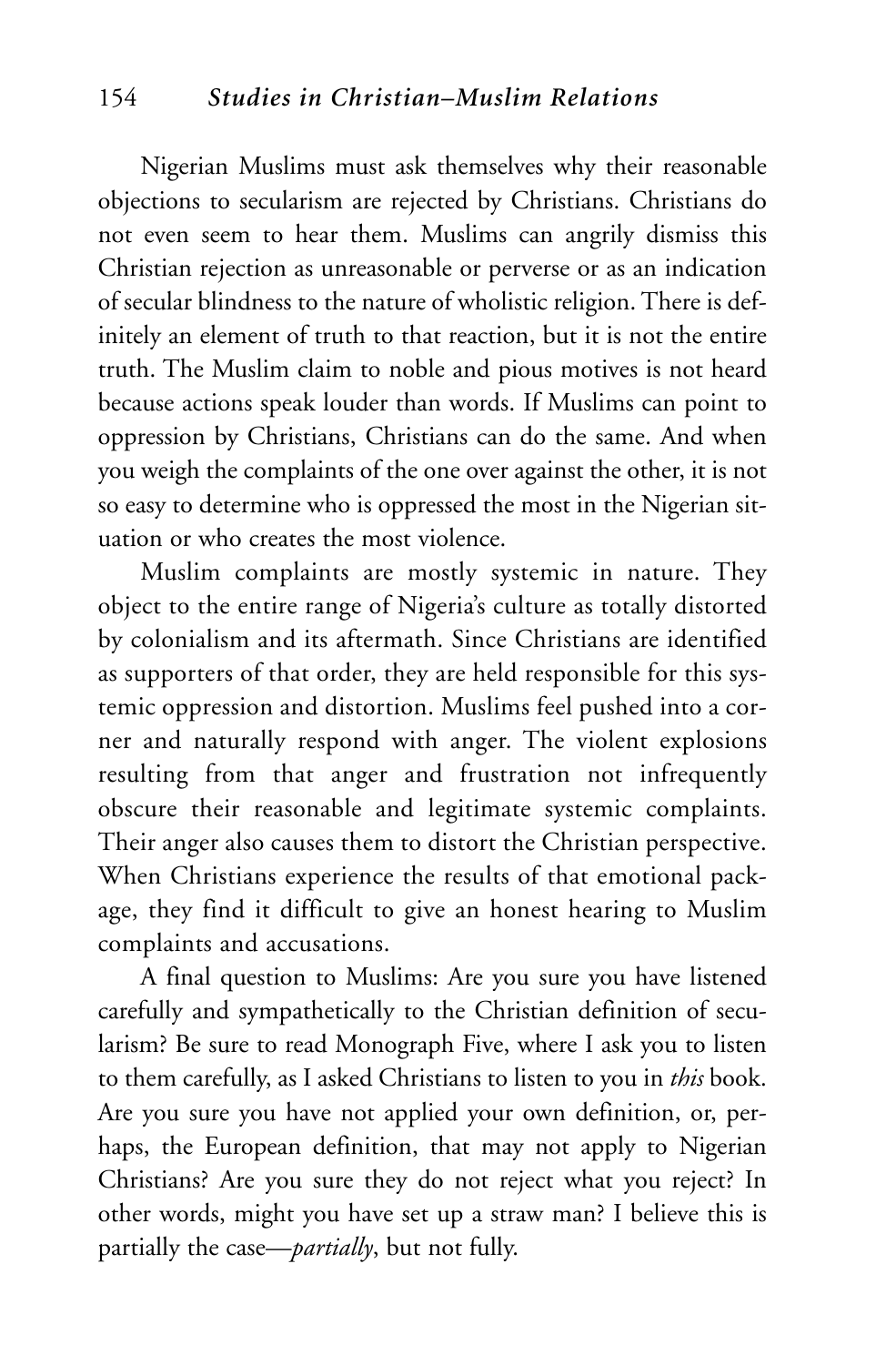As to my fellow Christians, are you satisfied with your image among Muslims? Do you like the way they portray you? Do you think they have the correct image? If not, why and where do you think they have gone wrong? And what needs to be done to correct their image of you and your fellow Christians? Remember, if they have the wrong image of you, the same will hold for their image of Christ—and that is a serious matter, for then there is an unnecessary blockage between Him and them.

Secondly, I ask you to sift the chaff from the kernel in these Muslim arguments and carefully consider the kernels of their objections to secularism and its ally colonialism and to their insistence on the wholistic nature of religion—of *all* religions, including Christianity. It is my contention that Muslims are serving Nigerians, including Christians, well in their exposure of secularism. Consider it carefully and prayerfully. I believe we need to seriously reconsider our position on basis of our Scripture and in the face of Muslim arguments.

The same invitation holds to all my secular and Christo-secular friends. These Muslim arguments reach far beyond Nigeria. They have very direct implications for current relations between the Muslim world and the West. It is almost inconceivable that anyone who has carefully thought through this perspective would even consider secularism as the solution to the so-called "Muslim problem" in the world. How the US government could even *think* of imposing a secular government on Iraq is totally beyond me. That is ideology gone wild. At this point I do not even want to talk about US reaction to 9/11. I invite you to draw your own conclusions.

The last word has not been said. See you in Monograph Five.